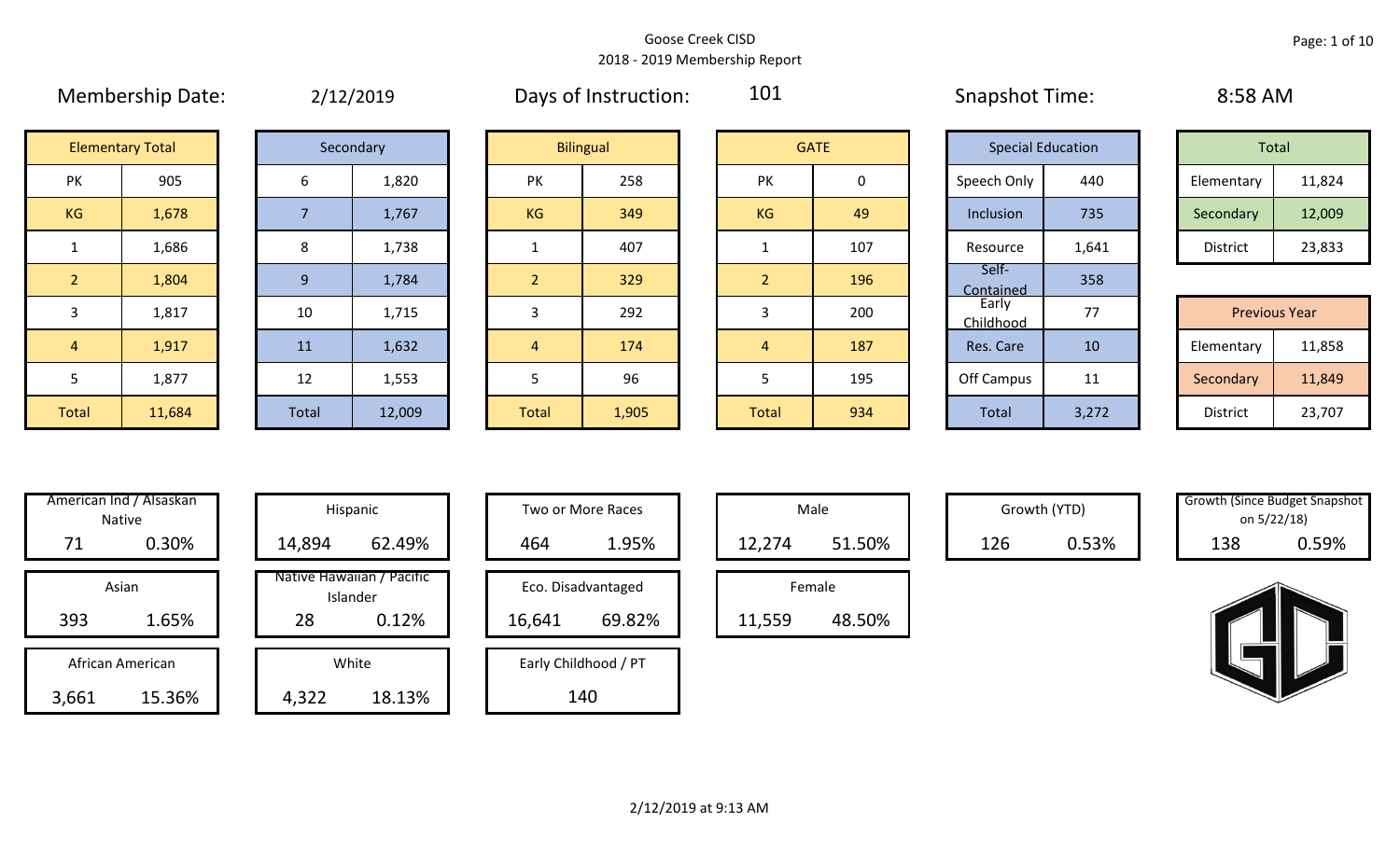|                 | 2/12/2019              |                | PK           |             | KG             |                |                |              | $\overline{2}$ |       |                |                |                         |       | $\boldsymbol{\mathcal{L}}$ |              |       | 5              |                         |       | Campus Totals | Early | Spec. | Total | $17 - 18$ | 18-19      |          |
|-----------------|------------------------|----------------|--------------|-------------|----------------|----------------|----------------|--------------|----------------|-------|----------------|----------------|-------------------------|-------|----------------------------|--------------|-------|----------------|-------------------------|-------|---------------|-------|-------|-------|-----------|------------|----------|
| Date            |                        | GenEd BilEd    |              | GenEd BilEd |                | GenEd BilEd    |                | <b>GenEd</b> | <b>BilEd</b>   | Total | GenEd          | <b>BilEd</b>   | <b>Total</b>            | GenEd | <b>BilEd</b>               | <b>Total</b> | GenEd | <b>BilEd</b>   | <b>Total</b>            | GenEd | <b>BilEd</b>  | Child | Prog  |       |           | Projection | Capacity |
|                 | Teachers               | 1              |              | 4           | 2              | $\overline{4}$ | 1              | 4            | $\overline{2}$ | 6     | 3              | 2              | 5                       | 5     | $\mathbf{1}$               | 6            |       | 1              | 5                       | 25    | 10            |       |       |       |           |            |          |
| Alamo           | Students               | 44             | 21           | 77          | 27             | 81             | 20             | 91           | 30             | 121   | 59             | 33             | 92                      | 91    | 23                         | 114          | 104   | 16             | 120                     | 547   | 170           | 0     | 60    | 777   | 766       | 730        | 850      |
|                 | <b>Available Seats</b> | 0              | 23           | 11          | 17             | 7              | $\overline{2}$ | $-3$         | 14             | 11    | $\overline{7}$ | 11             | 18                      | 19    | $-1$                       | 18           | -4    | 9              | 5                       |       |               |       |       |       |           |            |          |
|                 | Teachers               | 1              |              | 3           | $\overline{2}$ | 4              | $\overline{2}$ | 4            | $\overline{2}$ | 6     | 4              | $\overline{2}$ | 6                       | 4     | $\overline{2}$             | 6            | 4     | $\mathbf{1}$   | 5                       | 24    | 12            |       |       |       |           |            |          |
| Ashbel<br>Smith | Students               | 44             | 22           | 58          | 36             | 69             | 38             | 67           | 31             | 98    | 63             | 41             | 104                     | 77    | 38                         | 115          | 85    | 19             | 104                     |       |               |       | 33    | 722   | 778       | 778        | 924      |
|                 | <b>Available Seats</b> | $\mathbf{0}$   | 22           | 8           | 8              | 19             | 6              | 21           | 13             | 34    | 25             | 3              | 28                      | 11    | 6                          | 17           | 15    | 6              | 21                      | 463   | 225           |       |       |       |           |            |          |
|                 | Teachers               | $\mathbf{1}$   | 1            | 4           | 2              | 3              | $\overline{2}$ | 5            | $\overline{2}$ | 7     | 4              | $\overline{2}$ | 6                       | 4     | $\overline{2}$             | 6            | 4     | $\mathbf{1}$   | 5                       | 25    | 12            |       |       |       |           |            |          |
| Austin          | Students               | 39             | 21           | 76          | 25             | 61             | 37             | 113          | 40             | 153   | 93             | 36             | 129                     | 96    | 34                         | 130          | 104   | 22             | 126                     | 582   |               | 0     | 7     | 804   | 754       | 747        | 814      |
|                 | <b>Available Seats</b> | 5              | 23           | 12          | 19             | 5              | $\overline{7}$ | $-3$         | 4              | 1     | $-5$           | 8              | $\overline{\mathbf{3}}$ | $-8$  | 10                         | $2^{\circ}$  | -4    | 3              | $-1$                    |       | 215           |       |       |       |           |            |          |
|                 | <b>Teachers</b>        | $\mathbf{1}$   | 1            | 5           | $\mathbf{1}$   | 4              | $\overline{2}$ | 6            | $\mathbf{1}$   | 7     | 5              | 1              | 6                       | 5     | -1                         | 6            | 5     | 1              | 6                       | 31    | 8             |       |       |       |           |            |          |
| Banuelos        | Students               | 40             | 37           | 95          | 17             | 84             | 35             | 110          | 25             | 135   | 121            | 27             | 148                     | 130   | 17                         | 147          | 136   | 13             | 149                     |       |               | 0     | 9     | 896   | 871       | 881        | 850      |
|                 | <b>Available Seats</b> | $\overline{4}$ |              | 15          | 5.             | 4              | 9              | 22           | $-3$           | 19    | $-11$          | -5.            | $-16$                   | $-20$ | 5                          | $-15$        | $-11$ | 12             | 1                       | 716   | 171           |       |       |       |           |            |          |
|                 | Teachers               | $\mathbf{1}$   | 0.5          | 4           | 1              | 5              | $\overline{2}$ | 5            | $\overline{2}$ | 7     | 5              | $\overline{2}$ | 7                       | 5     | $\mathbf{1}$               | 6            | 4     | $\mathbf{1}$   | 5                       | 29    | 9.5           |       |       |       |           |            |          |
| Bowie           | Students               | 46             | 20           | 89          | 17             | 98             | 30             | 105          | 32             | 137   | 112            | 23             | 135                     | 107   | 22                         | 129          | 101   | 11             | 112                     |       |               | O     | 24    | 837   | 859       | 852        | 880      |
|                 | <b>Available Seats</b> | $-2$           | $2^{\circ}$  | $-1$        | 5              | 12             | 14             | 5            | 12             | 17    | $-2$           | 21             | 19                      | 3     | 0                          | $\mathbf{3}$ | $-1$  | 14             | 13                      | 658   | 155           |       |       |       |           |            |          |
|                 | Teachers               | 0.5            | 0.5          | 4           | $\mathbf{1}$   | 4              | $\overline{2}$ | 4            | $\overline{2}$ | 6     | 3              | $\overline{2}$ | 5                       | 4     | 2                          | 6            | 3     | 1              | 4                       | 22.5  | 10.5          |       |       |       |           |            |          |
| Carver          | Students               | 34             | 19           | 75          | 20             | 78             | 28             | 71           | 23             | 94    | 80             | 32             | 112                     | 80    | 29                         | 109          | 77    | 20             | 97                      | 495   | 171           |       | 19    | 686   | 735       | 712        | 836      |
|                 | <b>Available Seats</b> | $-12$          | 3            | 13          | $\overline{2}$ | 10             | 16             | 17           | 21             | 4     | $-14$          | 12             | $-2$                    | 8     | 15                         | 23           | $-2$  | 5 <sup>5</sup> | $\overline{\mathbf{3}}$ |       |               |       |       |       |           |            |          |
|                 | Teachers               | $\mathbf{1}$   | 0            | 5           | 0              | 5              | 0              | 5            | 0              | 5     | 5              | 0              | 5                       | 5     | 0                          | 5            | 5     | $\mathbf 0$    | 5                       | 31    | 0             |       |       |       |           |            |          |
| Clark           | Students               | 37             | 0            | 102         | 0              | 98             | 0              | 110          | 0              | 110   | 117            | 0              | 117                     | 107   | 0                          | 107          | 120   | 0              | 120                     | 691   | 0             | 3     | 30    | 724   | 669       | 670        | 850      |
|                 | <b>Available Seats</b> | $\overline{7}$ | 0            | 8           | 0              | 12             | 0              | 0            | 0              | 0     | $-7$           | 0              | $-7$                    | 3     | 0                          | 3            | 5     | 0              | 5                       |       |               |       |       |       |           |            |          |
|                 | <b>Teachers</b>        | 0.5            | 0.5          | 5           | $\overline{2}$ | 4              | $\mathbf{1}$   | 3            | $\overline{2}$ | 5     | 5              |                | 6                       | 5     | $\mathbf{1}$               | 6            | 4     | 1              | 5                       | 26.5  | 8.5           |       |       |       |           |            |          |
| Crockett        | Students               | 19             | 22           | 90          | 26             | 72             | 22             | 81           | 22             | 103   | 101            | 19             | 120                     | 100   | 11                         | 111          | 91    | 8              | 99                      | 554   | 130           | 0     | 19    | 703   | 688       | 671        | 638      |
|                 | <b>Available Seats</b> | $\overline{3}$ | $\mathbf{0}$ | 20          | 18             | 16             | $\mathbf 0$    | $-15$        | 22             | 7     | 9              | $\mathbf{3}$   | 12                      | 10    | 11                         | 21           | 9     | 17             | 26                      |       |               |       |       |       |           |            |          |
|                 | Teachers               | $\overline{2}$ | 0.5          | 5           | $\overline{2}$ | 4              | $\overline{2}$ | 6            | 1              | 7     | 5              |                | 6                       | 4     | $\mathbf{1}$               | 5            | 4     | 1              | 5                       | 30    | 8.5           |       |       |       |           |            |          |
| DeZavala        | Students               | 52             | 13           | 90          | 22             | 75             | 24             | 98           | 19             | 117   | 89             | 20             | 109                     | 91    | 5                          | 96           | 110   | 12             | 122                     | 605   | 115           | 0     | 1     | 721   | 788       | 797        | 924      |
|                 | <b>Available Seats</b> | 36             | 9            | 20          | 22             | 13             | 20             | 34           | 3              | 37    | 21             | 2              | 23                      | -3.   | 17                         | 14           | $-10$ | 13             | 3                       |       |               |       |       |       |           |            |          |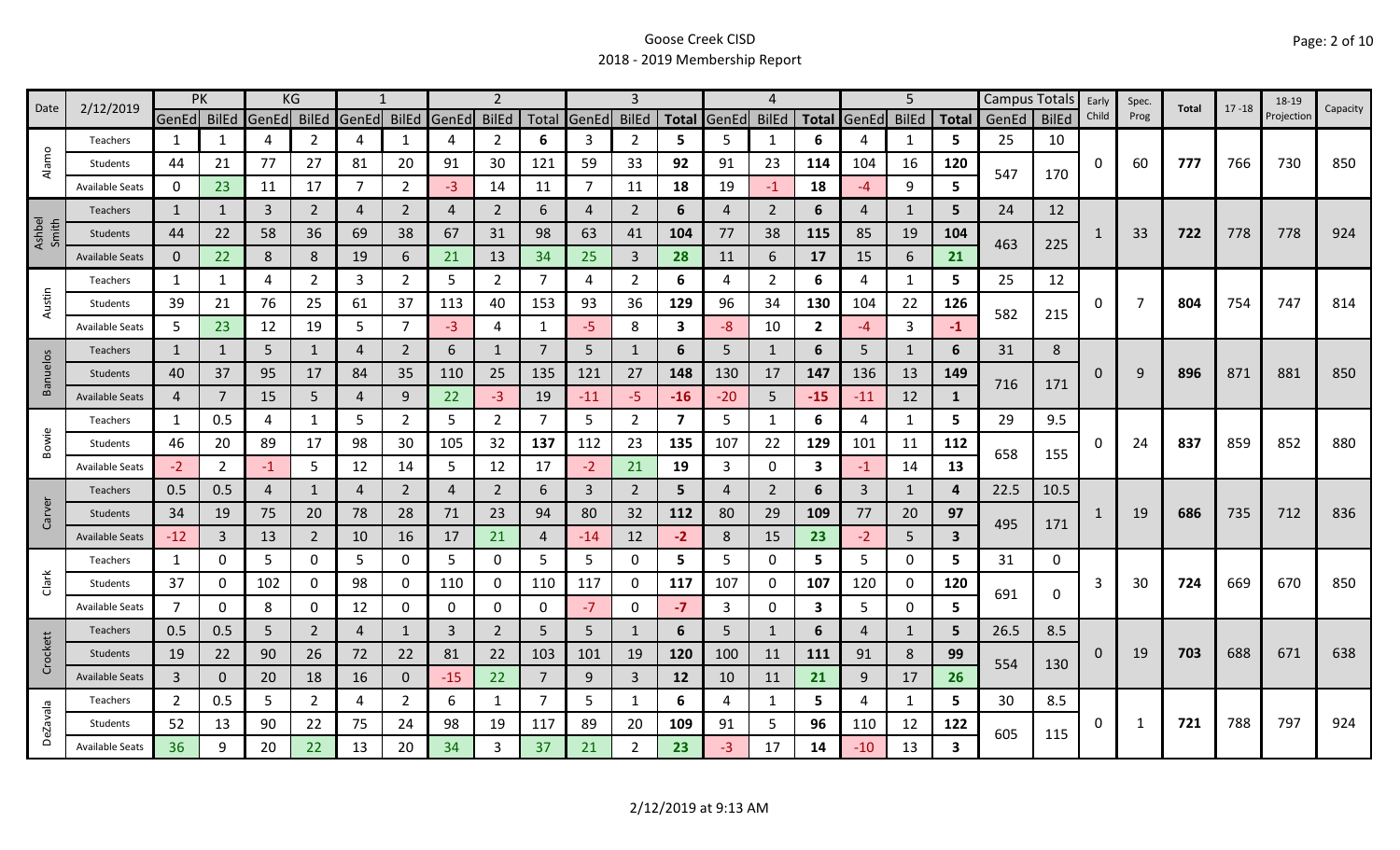| Date               | 2/12/2019              |                | PK       |                         | ΚG             |                |                |             |                |      |             | 3              |                         |             | 4              |                         |                   | 5              |              | <b>Campus Totals</b> |              | Early | Spec.    | Total                | $17 - 18$ | 18-19      | Capacity |
|--------------------|------------------------|----------------|----------|-------------------------|----------------|----------------|----------------|-------------|----------------|------|-------------|----------------|-------------------------|-------------|----------------|-------------------------|-------------------|----------------|--------------|----------------------|--------------|-------|----------|----------------------|-----------|------------|----------|
|                    |                        |                |          | GenEd BilEd GenEd BilEd |                | GenEd          |                | BilEd GenEd | <b>BilEd</b>   |      | Total GenEd | <b>BilEd</b>   |                         | Total GenEd | <b>BilEd</b>   |                         | Total GenEd BilEd |                | Total        | GenEd                | <b>BilEd</b> | Child | Prog     |                      |           | Projection |          |
|                    | <b>Teachers</b>        | $\mathbf{1}$   |          | 3                       |                | 3              |                | 4           | 1              | .5   | 3           | 2              | 5.                      |             | 2              | 6                       | 4                 |                | 5            | 22                   | 9            |       |          |                      |           |            |          |
| Harlem             | <b>Students</b>        | 53             | 17       | 69                      | 24             | 60             | 22             | 87          | 24             | 111  | 72          | 22             | 94                      | 71          | 31             | 102                     | 81                | 20             | 101          | 493                  | 160          | 3     | 16       | 672                  | 658       | 657        | 814      |
|                    | <b>Available Seats</b> | -9             | 27       | -3                      | $-2$           | 6              | 0              |             | $-2$           | $-1$ | -6          | 22             | 16                      | 17          | 13             | 30 <sub>2</sub>         | 19                | 5              | 24           |                      |              |       |          |                      |           |            |          |
| ш                  | Teachers               |                |          |                         |                |                |                | 7           | $\overline{2}$ | 9    | 7           | $\overline{2}$ | 9                       | 9           | 2              | 11                      | 7                 | $\overline{2}$ | 9            | 30                   | 8            |       |          |                      |           |            |          |
| Highlands          | Students               |                |          |                         |                |                |                | 150         | 42             | 192  | 149         | 43             | 192                     | 184         | 45             | 229                     | 177               | 33             | 210          | 660                  | 163          | 0     | 12       | 835                  | 830       | 816        | 814      |
|                    | <b>Available Seats</b> |                |          |                         |                |                |                | 4           | $\overline{2}$ | 6    | 5           |                | 6                       | 14          | -1             | 13                      |                   | 17             | 15           |                      |              |       |          |                      |           |            |          |
|                    | <b>Teachers</b>        | $\overline{2}$ |          | 8                       | $\overline{2}$ | 8              | $\overline{2}$ |             |                |      |             |                |                         |             |                |                         |                   |                |              | 18                   | 5            |       |          |                      |           |            |          |
| Hopper             | Students               | 72             | 25       | 155                     | 37             | 157            | 39             |             |                |      |             |                |                         |             |                |                         |                   |                |              |                      |              | 2     | 16       | 503                  | 518       | 518        | 462      |
|                    | <b>Available Seats</b> | 16             | 19       | 21                      |                | 19             | 5              |             |                |      |             |                |                         |             |                |                         |                   |                |              | 384                  | 101          |       |          |                      |           |            |          |
|                    | Teachers               | 0.5            | 0.5      | 4                       | 2              | 4              | $\overline{2}$ | 3           | $\overline{2}$ | .5   | 3           | 2              | 5                       | 4           | 2              | 6                       | 3                 | 1              | 4            | 21.5                 | 11.5         |       |          |                      |           |            |          |
| Lamar              | Students               | 33             | 17       | 76                      | 24             | 87             | 40             | 53          | 35             | 88   | 70          | 30             | 100                     | 87          | 20             | 107                     | 73                | 29             | 102          |                      |              | -1    | 19       | 694                  | 712       | 700        | 858      |
|                    | Available Seats        | $-11$          | 5        | 12                      | 20             |                | 4              | 13          | 9              | 22   | $-4$        | 14             | 10                      |             | 24             | 25                      | 2                 | $-4$           | $-2$         | 479                  | 195          |       |          |                      |           |            |          |
| cinto              | Teachers               | 0.5            | 0.5      | 3                       | 1              | 2              | 2              | 2           | $\overline{2}$ | 4    | 2           | 2              | 4                       | 2           | 2              | 4                       | 2                 | 1              | $\mathbf{3}$ | 13.5                 | 10.5         |       |          |                      |           |            |          |
|                    | <b>Students</b>        | 26             | 13       | 41                      | 20             | 52             | 23             | 40          | 29             | 69   | 45          | 25             | 70                      | 49          | 24             | 73                      | 57                | 15             | 72           |                      |              | 0     | $\Omega$ | 459                  | 469       | 480        | 528      |
| San                | <b>Available Seats</b> | -4             | 9        | 25                      | $\overline{2}$ | -8             | 21             | 4           | 15             | 19   | $-1$        | 19             | 18                      | -5.         | 20             | 15                      | $-7$              | 10             | $\mathbf{3}$ | 310                  | 149          |       |          |                      |           |            |          |
|                    | Teachers               | 1.5            | 0.5      | 5                       | 1              | 5              | $\overline{2}$ | 4           | $\overline{2}$ | 6    | 4           | $\overline{2}$ | 6                       | 6           |                | $\overline{\mathbf{z}}$ | 5                 | 1              | 6            | 30.5                 | 9.5          |       |          |                      |           |            |          |
| Travis             | Students               | 67             | 10       | 114                     | 24             | 100            | 25             | 106         | 25             | 131  | 106         | 15             | 121                     | 136         | 20             | 156                     | 135               | 11             | 146          |                      |              | 0     | 12       | 906                  | 863       | 840        | 880      |
|                    | Available Seats        | $-1$           | 12       | -4                      | $-2$           | 10             | 19             | $-18$       | 19             |      | $-18$       | 29             | 11                      | -4          | $\overline{2}$ | $-2$                    | $-10$             | 14             | 4            | 764                  | 130          |       |          |                      |           |            |          |
|                    | Teachers               | $\mathbf{1}$   | 0        | 5                       | 1              | $\overline{4}$ | 1              | 5           | $\mathbf{1}$   | 6    | 5           | 2              | $\overline{\mathbf{z}}$ | 5.          | 2              | $\overline{7}$          | 5                 | 1              | 6            | 30                   | 8            |       |          |                      |           |            |          |
| Victoria<br>Walker | <b>Students</b>        | 38             | 0        | 92                      | 21             | 87             | 21             | 102         | 15             | 117  | 106         | 24             | 130                     | 133         | 11             | 144                     | 141               | 10             | 151          |                      |              | 49    | 20       | 870                  | 900       | 822        | 924      |
|                    | <b>Available Seats</b> | 6              | $\Omega$ | 18                      | $\mathbf{1}$   |                |                | 8           | $\overline{7}$ | 15   | 4           | 20             | 24                      | $-23$       | 33             | 10                      | $-16$             | 15             | $-1$         | 699                  | 102          |       |          |                      |           |            |          |
|                    | Teachers               | 15.5           | 9.5      | 67                      | 21             | 63             | 24             | 67          | 24             | 91   | 63          | 25             | 88                      | 71          | 22             | 93                      | 63                | 15             | 78           | 409.5                | 140.5        | 60    |          |                      |           |            |          |
| Total              | Students               | 644            | 257      | 1299                    | 340            | 1259           | 404            | 1384        | 392            | 1776 | 1383        | 390            | 1773                    | 1539        | 330            | 1869                    | 1592              | 239            | 1831         | 9,100                | 2352         |       | 297      | 11,809 11,858 11,671 |           |            | 12,846   |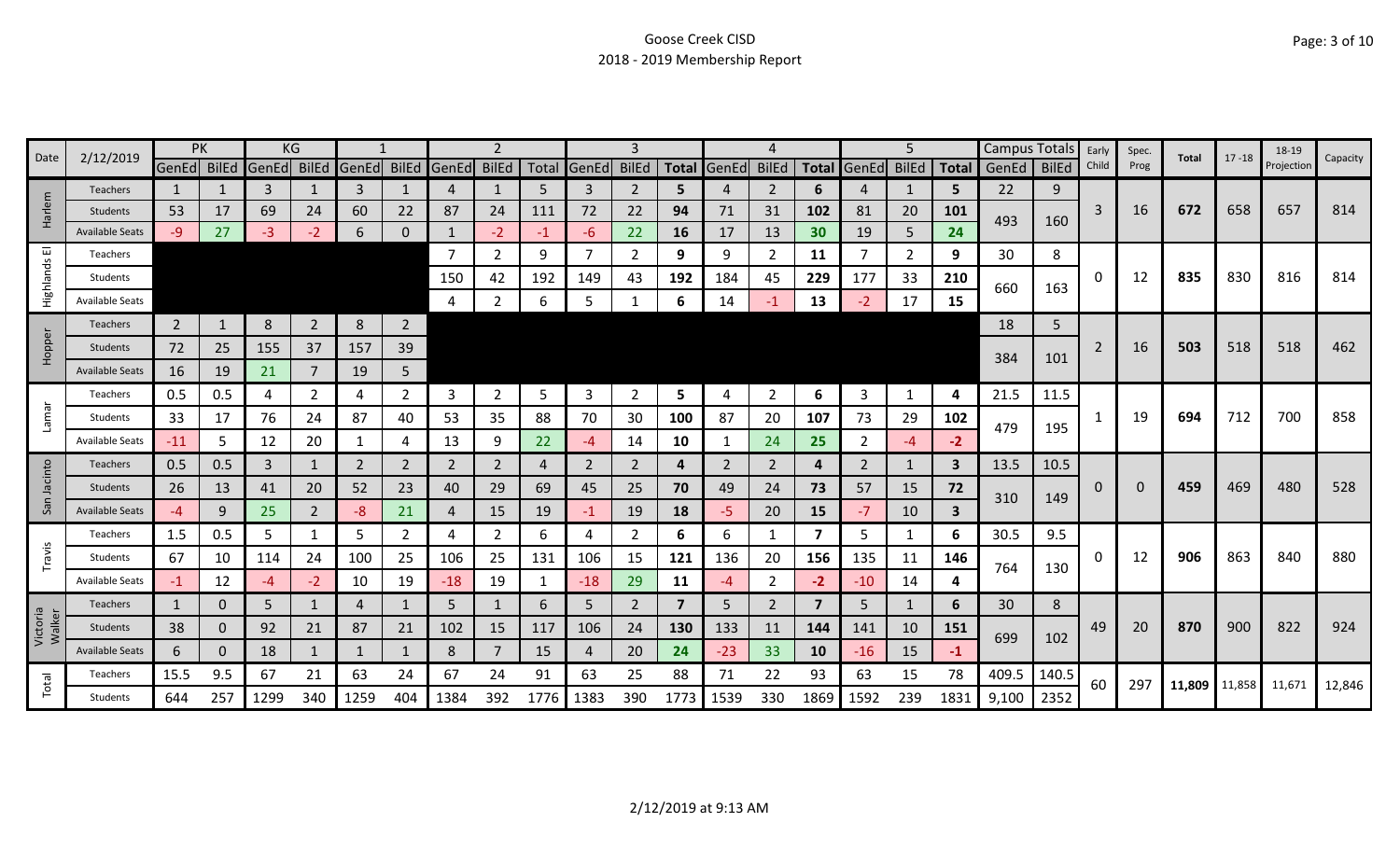| Page: 4 of 10 |  |  |  |
|---------------|--|--|--|
|---------------|--|--|--|

| <b>Campus</b> | $\overline{\mathbf{z}}$<br>6<br>8<br>9 | 10                  | 11          | 12          |       | <b>Campus Totals</b> |                |                   |        |                                       |          |
|---------------|----------------------------------------|---------------------|-------------|-------------|-------|----------------------|----------------|-------------------|--------|---------------------------------------|----------|
|               |                                        |                     |             |             |       |                      |                | <b>Enrollment</b> |        | Core Ratio   17-18   18-19 Projection | Capacity |
| <b>BJS</b>    | 300                                    | 337                 | 305         |             |       |                      |                | 942               | 940    | 932                                   | 975      |
| CBJ           | 376                                    | 346                 | 347         |             |       |                      |                | 1,069             | 1,052  | 1,052                                 | 1,100    |
| GJS           | 375                                    | 377                 | 352         |             |       |                      |                | 1,104             | 1,100  | 1,069                                 | 1,125    |
| HMJ           | 343                                    | 323                 | 319         |             |       |                      |                | 985               | 975    | 1,014                                 | 1,225    |
| <b>HJS</b>    | 421                                    | 369                 | 399         |             |       |                      |                | 1,189             | 1,132  | 1,156                                 | 1,225    |
| REL           |                                        |                     |             | 475         | 389   | 465                  | 408            | 1,737             | 1,514  | 1,597                                 | 2,319    |
| <b>RSS</b>    |                                        |                     |             | 557         | 566   | 525                  | 500            | 2,148             | 2,320  | 2,440                                 | 2,408    |
| GCM           |                                        |                     |             | 545         | 552   | 498                  | 457            | 2,052             | 2,110  | 2,226                                 | 1,800    |
| PHC           | $\mathbf 0$                            | $\mathsf{O}\xspace$ | $\mathbf 0$ | $\mathbf 0$ | 10    | 27                   | 98             | 135               | 163    | 35                                    |          |
| Impact        |                                        |                     |             | 108         | 104   | 97                   | 84             | 393               | 380    | 396                                   |          |
| Point         | $5\phantom{.0}$                        | 14                  | 14          | $14\,$      | 21    | 16                   | $\overline{4}$ | 55                | 88     | 40                                    |          |
| <b>SCTHS</b>  |                                        |                     |             | 81          | 65    | $\mathbf 0$          | $\overline{0}$ | 146               | 75     | 230                                   |          |
| Total         | 1,820                                  | 1,766               | 1,736       | 1,780       | 1,707 | 1,628                | 1,551          | 11,955            | 11,849 | 12,187                                |          |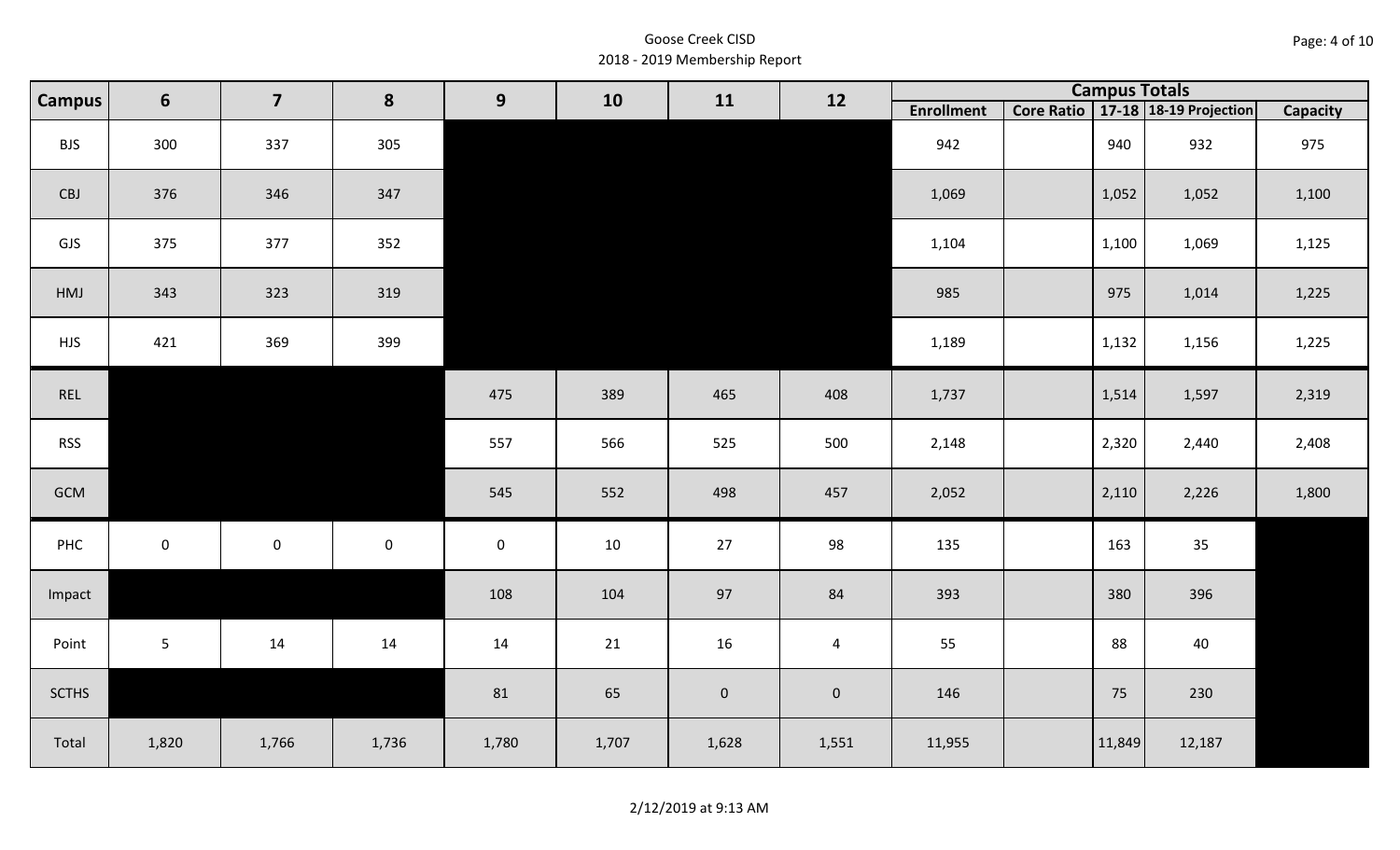|                     | Total               | No Code             | Speech Only         | Mainstream | Self-Cont<br>50-60% | Self-Cont<br>$>60\%$ | <b>EC SpEd Program</b> | Homebound    |
|---------------------|---------------------|---------------------|---------------------|------------|---------------------|----------------------|------------------------|--------------|
| Alamo               | $\mathbf{0}$        | $\mathbf 0$         | $\mathbf 0$         | $\pmb{0}$  | $\pmb{0}$           | $\pmb{0}$            | $\mathbf 0$            | $\mathbf 0$  |
| Ashbel Smith        | 16                  | $\overline{2}$      | $\mathbf{1}$        | $\pmb{0}$  | $\pmb{0}$           | $\mathbf{1}$         | 12                     | $\mathbf 0$  |
| Austin              | $\mathbf{1}$        | $\mathbf{1}$        | $\mathbf 0$         | $\pmb{0}$  | $\pmb{0}$           | $\pmb{0}$            | $\pmb{0}$              | $\mathbf 0$  |
| Banuelos            | $\overline{7}$      | $\overline{2}$      | $\pmb{0}$           | $\pmb{0}$  | $\mathsf 0$         | $\mathsf 0$          | 5                      | $\pmb{0}$    |
| Bowie               | $8\phantom{1}$      | $\mathbf{1}$        | $\mathbf 0$         | $\pmb{0}$  | $\pmb{0}$           | $\pmb{0}$            | $\overline{7}$         | $\mathbf 0$  |
| Carver              | 6                   | $\mathbf 1$         | $\mathbf 1$         | $\pmb{0}$  | $\pmb{0}$           | $\pmb{0}$            | $\overline{4}$         | $\pmb{0}$    |
| Clark               | 15                  | $\overline{2}$      | $\mathbf 0$         | $\pmb{0}$  | $\pmb{0}$           | $\pmb{0}$            | 10                     | $\mathbf{3}$ |
| Crockett            | 9                   | $\overline{2}$      | $\pmb{0}$           | $\pmb{0}$  | $\pmb{0}$           | $\mathbf{1}$         | $\boldsymbol{6}$       | $\pmb{0}$    |
| DeZavala            | $\mathsf{O}\xspace$ | $\mathbf 0$         | $\mathbf 0$         | $\pmb{0}$  | $\pmb{0}$           | $\pmb{0}$            | $\pmb{0}$              | $\mathbf 0$  |
| Harlem              | 10                  | $\mathsf 0$         | $\mathbf{3}$        | $\pmb{0}$  | $\pmb{0}$           | $\pmb{0}$            | $\overline{7}$         | $\pmb{0}$    |
| <b>Highlands El</b> | $\mathbf 0$         | $\mathbf 0$         | $\mathbf 0$         | $\pmb{0}$  | $\pmb{0}$           | $\pmb{0}$            | $\pmb{0}$              | $\mathbf 0$  |
| Hopper              | 10                  | $\mathbf{1}$        | $\overline{2}$      | $\pmb{0}$  | $\pmb{0}$           | $\mathbf{1}$         | $\boldsymbol{6}$       | $\pmb{0}$    |
| Lamar               | $\overline{2}$      | $\mathbf{1}$        | $\mathbf{1}$        | $\pmb{0}$  | $\pmb{0}$           | $\pmb{0}$            | $\pmb{0}$              | $\pmb{0}$    |
| San Jacinto         | $\mathbf 0$         | $\mathsf{O}\xspace$ | $\mathsf{O}\xspace$ | $\pmb{0}$  | $\pmb{0}$           | $\pmb{0}$            | $\pmb{0}$              | $\pmb{0}$    |
| Travis              | 5 <sub>1</sub>      | $\mathbf 0$         | $\mathbf 0$         | $\pmb{0}$  | $\pmb{0}$           | $\pmb{0}$            | 5                      | $\mathbf 0$  |
| Victoria Walker     | 51                  | $\overline{2}$      | 49                  | $\pmb{0}$  | $\mathsf 0$         | $\pmb{0}$            | $\pmb{0}$              | $\pmb{0}$    |
| District            | 140                 | 15                  | 57                  | $\pmb{0}$  | $\pmb{0}$           | $\mathbf{3}$         | 62                     | $\mathbf{3}$ |

2/12/2019 at 9:13 AM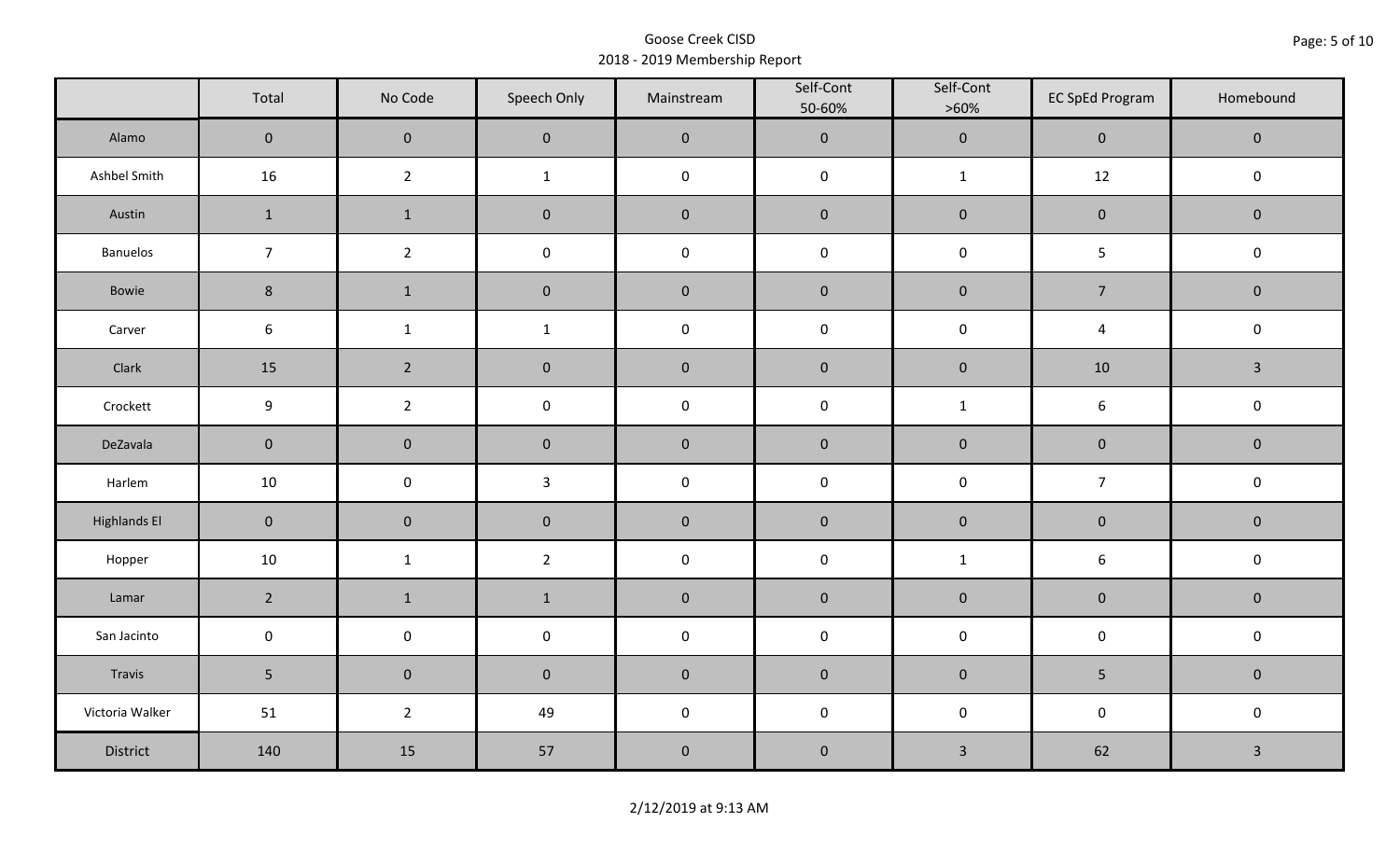| PK<br>Date                          |                    |              | KG                 |                | $\mathbf{1}$       |                | $\overline{2}$     |                | $\overline{3}$ |                |                | $\overline{4}$   |                 |                | $\overline{5}$ |                 |                | <b>Campus Totals</b> |                |                |
|-------------------------------------|--------------------|--------------|--------------------|----------------|--------------------|----------------|--------------------|----------------|----------------|----------------|----------------|------------------|-----------------|----------------|----------------|-----------------|----------------|----------------------|----------------|----------------|
|                                     | Bilingual Bil Gate |              | Bilingual Bil Gate |                | Bilingual Bil Gate |                | Bilingual Bil Gate |                | Bilingual      | Bil Gate       | <b>NAC</b>     | <b>Bilingual</b> | <b>Bil Gate</b> | <b>NAC</b>     | Bilingual      | <b>Bil Gate</b> | <b>NAC</b>     | Bilingual Bil Gate   |                | <b>NAC</b>     |
| Alamo                               | 21                 | $\mathbf 0$  | 27                 | $\mathbf 0$    | 16                 | $\overline{4}$ | 28                 | 3              | 41             | 4              | 12             | 34               | $\overline{2}$  | 13             | 36             | $\mathbf{0}$    | 20             | 203                  | 13             | 45             |
| Ashbel<br>Smith                     | 22                 | $\mathbf 0$  | 44                 | $\mathbf{0}$   | 34                 | $\overline{4}$ | 30                 | $\overline{2}$ | 39             | $2^{\circ}$    | 13             | 38               | $\overline{0}$  | 20             | 19             | $\overline{0}$  | 45             | 226                  | 8              | $\mathbf{0}$   |
| Austin                              | 21                 | $\mathbf 0$  | 24                 | $\mathbf{1}$   | 35                 | $\overline{3}$ | 38                 | $\mathbf{3}$   | 35             | $\mathbf{1}$   | 20             | 34               | $\mathbf 0$     | 45             | 22             | $\mathbf{0}$    | $\mathbf 0$    | 209                  | 8              | 0              |
| <b>Banuelos</b>                     | 37                 | $\mathbf 0$  | 17                 | $\mathbf 0$    | 31                 | $\overline{4}$ | 22                 | $\overline{3}$ | 20             | $\overline{7}$ | 45             | 17               | $\overline{0}$  | $\overline{0}$ | 13             | $\mathbf{0}$    | $\overline{0}$ | 157                  | 14             | $\overline{0}$ |
| <b>Bowie</b>                        | 21                 | $\mathbf 0$  | 18                 | $\mathbf 0$    | 29                 | $\mathbf{1}$   | 29                 | $\overline{3}$ | 23             | $\mathbf 0$    | $\mathsf{O}$   | 22               | $\mathbf 0$     | $\mathsf{O}$   | 11             | $\mathbf 0$     | $\mathbf 0$    | 153                  | 4              | $\mathbf 0$    |
| Carver                              | 19                 | $\mathbf 0$  | 20                 | $\mathbf{0}$   | 27                 | $\mathbf{1}$   | 21                 | $\overline{2}$ | 31             | $\mathbf{1}$   | $\overline{0}$ | 29               | $\overline{0}$  | $\overline{0}$ | 20             | $\overline{0}$  | $\overline{0}$ | 167                  | $\overline{4}$ | $\mathbf 0$    |
| Clark                               | $\mathbf 0$        | $\mathbf 0$  | $\mathbf 0$        | $\mathbf 0$    | $\mathsf{O}$       | 0              | $\mathbf 0$        | $\mathbf 0$    | $\mathbf 0$    | $\mathbf 0$    | $\mathbf 0$    | $\mathbf 0$      | $\mathsf 0$     | $\mathsf{O}$   | $\mathbf 0$    | $\mathbf 0$     | $\mathbf 0$    | $\mathbf 0$          | $\mathbf 0$    | 0              |
| Crockett                            | 22                 | $\mathbf{0}$ | 23                 | $\overline{3}$ | 20                 | $\overline{3}$ | 20                 | $\overline{2}$ | 16             | $\overline{3}$ | $\mathbf{0}$   | 11               | $\mathbf{0}$    | $\overline{0}$ | 8              | $\overline{0}$  | $\overline{0}$ | 120                  | 11             | $\mathbf{0}$   |
| DeZavala                            | 13                 | $\mathbf 0$  | 21                 | $\mathbf{1}$   | 24                 | $\mathbf 0$    | 19                 | $\mathbf 0$    | 18             | $2^{\circ}$    | $\mathbf 0$    | 5                | $\mathbf 0$     | $\mathsf{O}$   | 12             | $\mathbf{0}$    | $\mathbf 0$    | 112                  | $\overline{3}$ | 0              |
| Harlem                              | 17                 | $\mathbf 0$  | 24                 | $\mathbf 0$    | 18                 | $\overline{4}$ | 21                 | $\overline{3}$ | 22             | $\mathbf 0$    | $\mathbf 0$    | 29               | $2^{\circ}$     | $\mathbf 0$    | 20             | $\mathbf{0}$    | $\overline{0}$ | 151                  | 9              | $\mathbf{0}$   |
| Highlands<br>$\mathsf{E}\mathsf{I}$ |                    |              |                    |                |                    |                | 41                 | $\mathbf{1}$   | 41             | $\overline{2}$ | $\mathbf 0$    | 46               | $\mathbf 0$     | $\mathsf{O}$   | 31             | $2^{\circ}$     | $\mathbf 0$    | 159                  | 5              | $\mathsf{O}$   |
| Hopper                              | 25                 | $\mathbf 0$  | 36                 | $\mathbf{1}$   | 39                 | $\mathbf 0$    |                    |                |                |                |                |                  |                 |                |                |                 |                | 100                  | $\mathbf{1}$   | $\mathbf 0$    |
| Lamar                               | 17                 | $\mathbf 0$  | 23                 | $\mathbf{1}$   | 34                 | 6              | 32                 | $\overline{3}$ | 28             | $2^{\circ}$    | $\mathsf{O}$   | 18               | $2^{\circ}$     | $\mathbf 0$    | 28             | $\mathbf{1}$    | $\mathbf 0$    | 180                  | 15             | $\mathbf 0$    |
| San Jacinto                         | 13                 | $\mathbf{0}$ | 19                 | $\mathbf{1}$   | 20                 | $\overline{3}$ | 28                 | $\mathbf{1}$   | 24             | $\mathbf{1}$   | $\overline{0}$ | 24               | $\overline{0}$  | $\overline{0}$ | 15             | $\overline{0}$  | $\mathbf{0}$   | 143                  | 6              | $\mathbf 0$    |
| Travis                              | 10                 | $\mathbf 0$  | 24                 | $\mathbf 0$    | 25                 | $\mathbf 0$    | 22                 | $\overline{3}$ | 14             | $\mathbf{1}$   | $\mathsf{O}$   | 19               | $\mathbf{1}$    | $\mathbf 0$    | 10             | $\mathbf{1}$    | $\mathbf 0$    | 124                  | 6              | $\mathbf 0$    |
| Victoria<br>Walker                  | $\overline{0}$     | $\mathbf 0$  | 19                 | $\overline{2}$ | 22                 | $\mathbf{0}$   | 12                 | $\overline{3}$ | 24             | $\overline{0}$ | $\mathbf{0}$   | 11               | $\overline{0}$  | $\mathbf{0}$   | 10             | $\mathbf{0}$    | $\overline{0}$ | 98                   | 5              | $\mathbf{0}$   |
| Total                               | 258                | $\mathbf 0$  | 339                | 10             | 374                | 33             | 363                | 32             | 376            | 26             | 90             | 337              | $\overline{7}$  | 78             | 255            | 4               | 65             | 2302                 | 112            | 45             |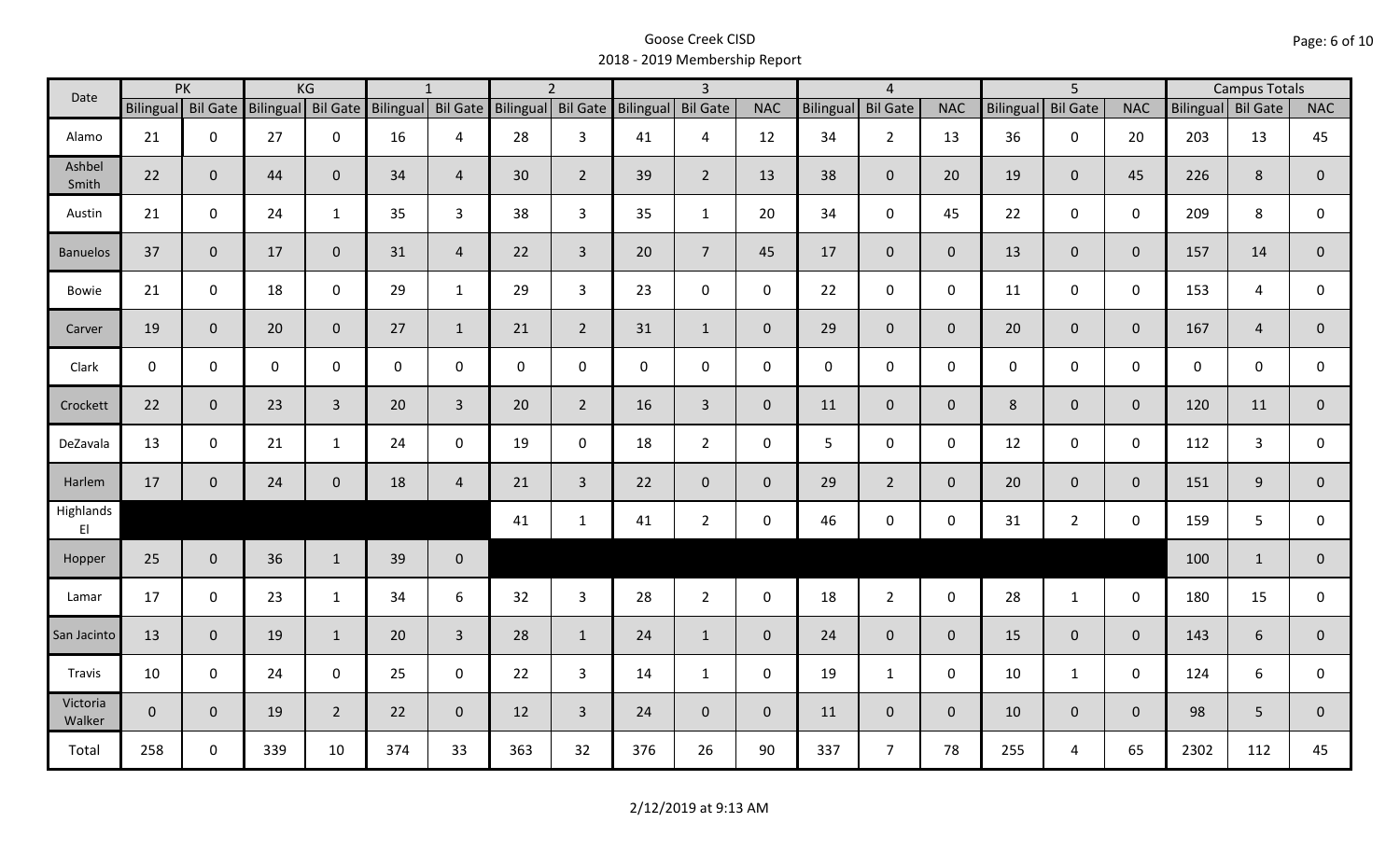| Date               | PK             |                 | KG               |                 | $\overline{1}$ |                 | $\overline{2}$ |                 | $\overline{3}$ |                 | $\overline{4}$ |                 | $\overline{5}$   |                 | <b>Campus Totals</b> |                  |
|--------------------|----------------|-----------------|------------------|-----------------|----------------|-----------------|----------------|-----------------|----------------|-----------------|----------------|-----------------|------------------|-----------------|----------------------|------------------|
|                    | <b>GATE</b>    | <b>Bil GATE</b> | <b>GATE</b>      | <b>Bil GATE</b> | <b>GATE</b>    | <b>Bil GATE</b> | <b>GATE</b>    | <b>Bil GATE</b> | <b>GATE</b>    | <b>Bil GATE</b> | <b>GATE</b>    | <b>Bil GATE</b> | <b>GATE</b>      | <b>Bil GATE</b> | <b>GATE</b>          | <b>Bil GATE</b>  |
| Alamo              | $\mathbf 0$    | $\mathbf 0$     | $\overline{3}$   | $\mathbf 0$     | $\overline{2}$ | $\overline{4}$  | 14             | $\mathbf{3}$    | 8              | $\overline{4}$  | 12             | $\overline{2}$  | 10               | $\mathbf 0$     | 49                   | 13               |
| Ashbel Smith       | $\mathbf{0}$   | $\overline{0}$  | $\overline{2}$   | $\overline{0}$  | $\overline{3}$ | $\overline{4}$  | 8              | $\mathbf 0$     | $\overline{4}$ | $\overline{2}$  | $\overline{3}$ | $\pmb{0}$       | 6                | $\mathbf{0}$    | 26                   | $\boldsymbol{6}$ |
| Austin             | $\mathsf{O}$   | $\mathbf 0$     | $\boldsymbol{6}$ | $\mathbf{1}$    | $\overline{7}$ | $\overline{3}$  | 23             | $\overline{3}$  | 16             | $\mathbf{1}$    | 25             | $\mathsf{O}$    | 25               | $\mathbf 0$     | 102                  | 8                |
| <b>Banuelos</b>    | $\overline{0}$ | $\overline{0}$  | $\overline{4}$   | $\overline{0}$  | 9              | $\overline{4}$  | 14             | $\overline{3}$  | 26             | $2^{\circ}$     | 24             | $\overline{0}$  | 21               | $\overline{0}$  | 98                   | 9                |
| Bowie              | $\mathbf 0$    | $\mathbf 0$     | $\overline{2}$   | $\mathbf 0$     | $\mathbf{1}$   | $\mathbf{1}$    | 9              | $\mathbf{3}$    | 9              | $\mathbf 0$     | 8              | 0               | $\boldsymbol{9}$ | $\mathbf 0$     | 38                   | $\overline{a}$   |
| Carver             | $\overline{0}$ | $\mathbf 0$     | $\overline{2}$   | $\overline{0}$  | $\mathbf{1}$   | $\mathbf{1}$    | $\overline{4}$ | $\overline{2}$  | $\overline{4}$ | $\mathbf{1}$    | 8              | $\pmb{0}$       | 11               | $\mathbf{0}$    | 30                   | $\overline{4}$   |
| Clark              | $\mathbf 0$    | $\mathbf 0$     | $\boldsymbol{6}$ | $\mathbf 0$     | $\overline{7}$ | $\mathbf 0$     | 12             | $\mathbf 0$     | 20             | $\mathbf 0$     | 15             | 0               | 13               | $\mathsf{O}$    | 73                   | $\mathbf 0$      |
| Crockett           | $\overline{0}$ | $\mathbf 0$     | $\mathbf{1}$     | $\overline{3}$  | $2^{\circ}$    | $\overline{3}$  | 10             | $2^{\circ}$     | 20             | $\overline{0}$  | 9              | $\overline{0}$  | 13               | $\mathbf 0$     | 55                   | $\,8\,$          |
| DeZavala           | $\mathsf{O}$   | $\mathbf 0$     | $\mathbf{3}$     | $\mathbf{1}$    | $\overline{2}$ | $\mathbf 0$     | 9              | $\mathbf 0$     | 14             | $\mathbf 0$     | $\overline{7}$ | $\mathbf 0$     | 10               | $\mathbf 0$     | 45                   | $\mathbf{1}$     |
| Harlem             | $\mathbf 0$    | $\overline{0}$  | $\mathbf{1}$     | $\mathbf 0$     | $5\phantom{.}$ | $\overline{4}$  | 12             | $\overline{3}$  | 12             | $\overline{0}$  | 15             | $\mathbf 0$     | $\overline{7}$   | $\mathbf{0}$    | 52                   | $\overline{7}$   |
| Highlands El       |                |                 |                  |                 |                |                 | 15             | $\mathbf{1}$    | 14             | $\overline{2}$  | 19             | 0               | 20               | $\mathbf 0$     | 68                   | $\mathbf{3}$     |
| Hopper             | $\overline{0}$ | $\mathbf{0}$    | $\overline{3}$   | $\mathbf{1}$    | 12             | $\mathbf 0$     |                |                 |                |                 |                |                 |                  |                 | 15                   | $\mathbf{1}$     |
| Lamar              | $\mathbf 0$    | $\mathbf 0$     | $\mathbf 0$      | $\mathbf{1}$    | $\mathbf{3}$   | 6               | 10             | $\mathbf 0$     | $\mathbf{3}$   | $\overline{2}$  | 6              | 0               | $5\phantom{.}$   | $\mathbf 0$     | 27                   | 9                |
| San Jacinto        | $\overline{0}$ | $\mathbf 0$     | $\overline{2}$   | $\mathbf{1}$    | $\overline{3}$ | $\overline{3}$  | $\overline{2}$ | $\mathbf{1}$    | $\mathbf{1}$   | $\mathbf{1}$    | $\overline{4}$ | $\mathbf 0$     | 5                | $\mathbf 0$     | 17                   | $\boldsymbol{6}$ |
| Travis             | $\mathsf{O}$   | $\mathbf 0$     | $\mathbf{1}$     | $\mathbf 0$     | $\overline{7}$ | $\mathbf 0$     | 11             | $\mathbf{3}$    | 14             | $\mathbf 0$     | 8              | 0               | 16               | $\mathsf{O}$    | 57                   | $\mathsf{3}$     |
| Victoria<br>Walker | $\overline{0}$ | $\overline{0}$  | $\overline{3}$   | $2^{\circ}$     | 10             | $\overline{0}$  | 16             | $\overline{3}$  | 20             | $\overline{0}$  | 22             | $\overline{0}$  | 24               | $\overline{0}$  | 95                   | 5                |
| Total              | $\mathsf{O}$   | $\mathbf 0$     | 39               | 10              | 74             | 33              | 169            | 27              | 185            | 15              | 185            | $2^{\circ}$     | 195              | $\mathbf 0$     | 847                  | 87               |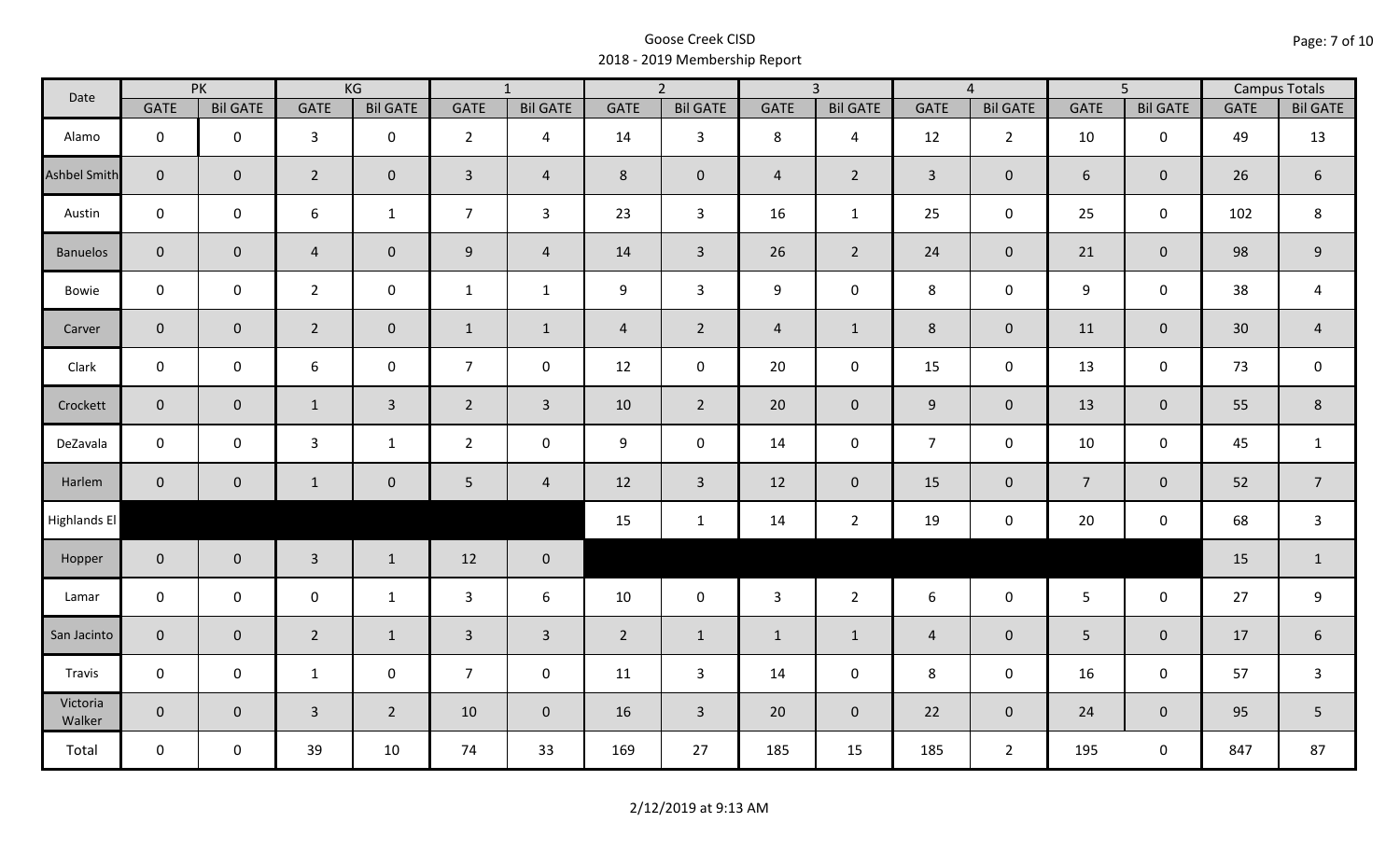|                     | Speech Only<br>Inclusion |                  | Resource <21%  | Resource<br>21-50% | Self-Cont<br>50-60% | Self-Cont<br>$>60\%$ | <b>EC SpEd Program</b> | Homebound               |
|---------------------|--------------------------|------------------|----------------|--------------------|---------------------|----------------------|------------------------|-------------------------|
|                     | $\mathbf 0$              | 40               | 41             | 42                 | 43                  | 44                   | 45                     | $\mathbf{1}$            |
| Alamo               | 15                       | $\overline{9}$   | 21             | $\overline{4}$     | $\mathbf{1}$        | 15                   | $\pmb{0}$              | $\mathbf 0$             |
| Ashbel Smith        | 34                       | 8                | 13             | $\,8\,$            | $\pmb{0}$           | 15                   | 18                     | 0                       |
| Austin              | 27                       | $6\phantom{1}6$  | 33             | $\overline{3}$     | $\pmb{0}$           | $\overline{7}$       | $\pmb{0}$              | $\overline{0}$          |
| <b>Banuelos</b>     | 27                       | $9\,$            | 24             | 12                 | $\pmb{0}$           | $\mathsf{3}$         | 6                      | $\mathbf 0$             |
| <b>Bowie</b>        | 22                       | $\,8\,$          | 26             | 5                  | $1\,$               | 16                   | $\bf 8$                | $\pmb{0}$               |
| Carver              | 28                       | $\overline{3}$   | 14             | $\overline{7}$     | $\overline{2}$      | 12                   | $\overline{7}$         | $\mathbf{1}$            |
| Clark               | 20                       | $6\phantom{1}6$  | 19             | $\sqrt{6}$         | $\overline{3}$      | 20                   | 10                     | 3                       |
| Crockett            | 31                       | 14               | 21             | $\overline{2}$     | $\pmb{0}$           | 13                   | 6                      | 0                       |
| DeZavala            | 28                       | 12               | 18             | $\overline{7}$     | $\pmb{0}$           | $\mathbf{1}$         | $\pmb{0}$              | $\overline{0}$          |
| Harlem              | 19                       | $6\,$            | 28             | $\mathbf 1$        | $\overline{2}$      | 8                    | 8                      | 0                       |
| <b>Highlands El</b> | 11                       | 24               | 14             | 13                 | $\pmb{0}$           | 12                   | $\pmb{0}$              | $\overline{0}$          |
| Hopper              | 20                       | $\overline{2}$   | 8              | 5                  | $\pmb{0}$           | 8                    | 8                      | 0                       |
| Lamar               | 15                       | $\boldsymbol{8}$ | 18             | $6\,$              | $1\,$               | 19                   | $\pmb{0}$              | $\mathbf 0$             |
| San Jacinto         | 16                       | $\mathbf{1}$     | 26             | $\mathbf{1}$       | $\pmb{0}$           | $\pmb{0}$            | $\pmb{0}$              | 0                       |
| Travis              | 31                       | $6\,$            | 19             | $\overline{3}$     | $1\,$               | $\sqrt{6}$           | $6\,$                  | $\mathbf{1}$            |
| Victoria Walker     | 70                       | 13               | 16             | $\pmb{4}$          | $\overline{2}$      | 20                   | $\pmb{0}$              | $\mathbf{1}$            |
| <b>BJS</b>          | $\overline{3}$           | 62               | 13             | 10                 | 21                  | $\overline{2}$       | $\mathbf 0$            | $\mathbf{1}$            |
| CBJ                 | 8                        | 64               | 8              | 21                 | 26                  | 21                   | $\pmb{0}$              | 0                       |
| GJS                 | $\overline{4}$           | 42               | 18             | 15                 | 17                  | 20                   | $\mathbf 0$            | $\mathbf{1}$            |
| HMJ                 | $\overline{3}$           | 48               | 5              | 24                 | 21                  | 10                   | $\pmb{0}$              | 0                       |
| <b>HJS</b>          | $\mathbf{1}$             | 61               | $\overline{4}$ | 17                 | 17                  | 19                   | $\pmb{0}$              | $\mathbf 0$             |
| <b>REL</b>          | $\mathbf 0$              | 88               | 42             | 41                 | $\overline{7}$      | 48                   | $\pmb{0}$              | $\overline{\mathbf{4}}$ |
| <b>RSS</b>          | $6\phantom{1}6$          | 80               | 33             | 41                 | $\overline{4}$      | 41                   | $\pmb{0}$              | $\mathbf{1}$            |
| GCM                 | $\mathbf{1}$             | 113              | 32             | 45                 | $\overline{2}$      | 22                   | $\pmb{0}$              | $\overline{3}$          |
| Impact              | $\mathbf 0$              | $\mathbf{1}$     | $\mathbf{0}$   | $\mathbf 0$        | $\mathbf 0$         | $\pmb{0}$            | $\mathbf 0$            | $\overline{0}$          |
| <b>Stuart CTHS</b>  | $\mathsf 0$              | 19               | $\pmb{0}$      | $\pmb{0}$          | $\pmb{0}$           | $\pmb{0}$            | $\pmb{0}$              | 0                       |
| PHC                 | $\mathbf 0$              | 12               | $1\,$          | $\pmb{0}$          | $\pmb{0}$           | $\pmb{0}$            | $\pmb{0}$              | $\pmb{0}$               |
| Point               | $\mathbf 0$              | $\mathbf 0$      | $\mathbf 0$    | $\boldsymbol{0}$   | $\pmb{0}$           | $\mathbf 0$          | $\mathbf 0$            | 0                       |
| Elementary          | 414                      | 135              | 318            | 87                 | 13                  | 175                  | 77                     | $6\phantom{a}$          |
| Secondary           | 26                       | 590              | 156            | 214                | 115                 | 183                  | $\mathbf 0$            | 10                      |
| <b>District</b>     | 440                      | 725              | 474            | 301                | 128                 | 358                  | 77                     | 16                      |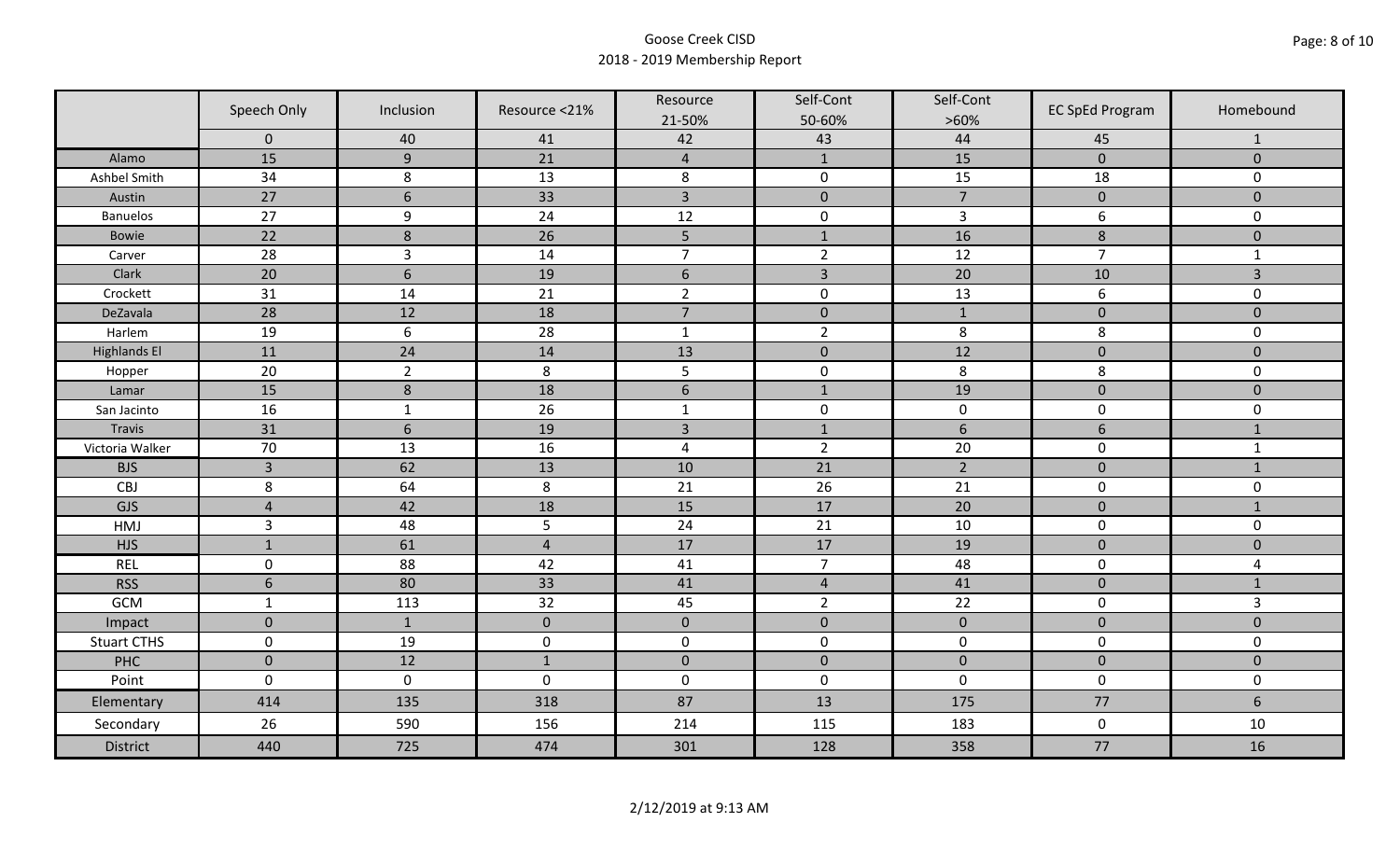|                     | At-Risk | SpEd         | GT             | LEP            | Migrant         | Econ Dis | Dyslexia       | 504  |
|---------------------|---------|--------------|----------------|----------------|-----------------|----------|----------------|------|
| Alamo               | 514     | 67           | 62             | 255            | 5               | 600      | 19             | 31   |
| Ashbel Smith        | 540     | 97           | 32             | 270            | 5               | 617      | 10             | 23   |
| Austin              | 456     | 76           | 110            | 237            | 9               | 486      | 19             | 55   |
| <b>Banuelos</b>     | 496     | 84           | 107            | 202            | $\overline{2}$  | 538      | 17             | 55   |
| Bowie               | 466     | 90           | 42             | 176            | 6               | 624      | 20             | 47   |
| Carver              | 464     | 75           | 34             | 197            | $\overline{4}$  | 610      | 15             | 36   |
| Clark               | 256     | 87           | 73             | 33             | $\mathbf{1}$    | 373      | 26             | 48   |
| Crockett            | 407     | 88           | 63             | 158            | 9               | 470      | 21             | 50   |
| DeZavala            | 413     | 67           | 46             | 145            | $\overline{2}$  | 578      | 12             | 54   |
| Harlem              | 417     | 72           | 59             | 190            | $2^{\circ}$     | 587      | 12             | 32   |
| <b>Highlands El</b> | 410     | 74           | 71             | 190            | $\mathbf 0$     | 604      | 34             | 106  |
| Hopper              | 328     | 51           | 16             | 127            | $\overline{2}$  | 362      | $\overline{3}$ | 25   |
| Lamar               | 436     | 67           | 36             | 213            | $\overline{2}$  | 595      | 34             | 41   |
| San Jacinto         | 351     | 44           | 23             | 169            | $\mathbf 0$     | 390      | 17             | 27   |
| Travis              | 500     | 76           | 60             | 167            | $5\phantom{.}$  | 631      | 30             | 59   |
| Victoria Walker     | 425     | 126          | 100            | 160            | $6\overline{6}$ | 446      | 20             | 48   |
| <b>BJS</b>          | 504     | 114          | 61             | 153            | $5\phantom{.}$  | 771      | 50             | 85   |
| CBJ                 | 588     | 150          | 116            | 134            | $8\phantom{1}$  | 788      | 60             | 119  |
| GJS                 | 494     | 118          | 126            | 94             | 8               | 623      | 77             | 132  |
| HMJ                 | 560     | 113          | 51             | 179            | 13              | 861      | 66             | 90   |
| <b>HJS</b>          | 578     | 122          | 134            | 106            | $\overline{3}$  | 743      | 60             | 113  |
| <b>REL</b>          | 745     | 243          | 89             | 201            | 12              | 1365     | 82             | 147  |
| <b>RSS</b>          | 897     | 214          | 206            | 198            | 14              | 1273     | 91             | 196  |
| <b>GCM</b>          | 865     | 229          | 178            | 128            | 13              | 1125     | 84             | 181  |
| Impact              | 81      | $\mathbf{1}$ | 73             | $\overline{4}$ | $\overline{3}$  | 253      | 6              | 17   |
| <b>Stuart CTHS</b>  | 79      | 19           | $\overline{7}$ | 19             | $\overline{2}$  | 105      | 12             | 17   |
| PHC                 | 106     | 13           | $2^{\circ}$    | $\bf 8$        | $\overline{2}$  | 85       | 8              | 17   |
| Point               | 88      | 15           | $\overline{2}$ | $\overline{9}$ | $\mathbf 0$     | 72       | 6              | 9    |
| Elementary          | 6879    | 1241         | 934            | 2889           | 60              | 8511     | 309            | 737  |
| Secondary           | 5585    | 1351         | 1045           | 1233           | 83              | 8064     | 602            | 1123 |
| District            | 12464   | 2592         | 1979           | 4122           | 143             | 16575    | 911            | 1860 |